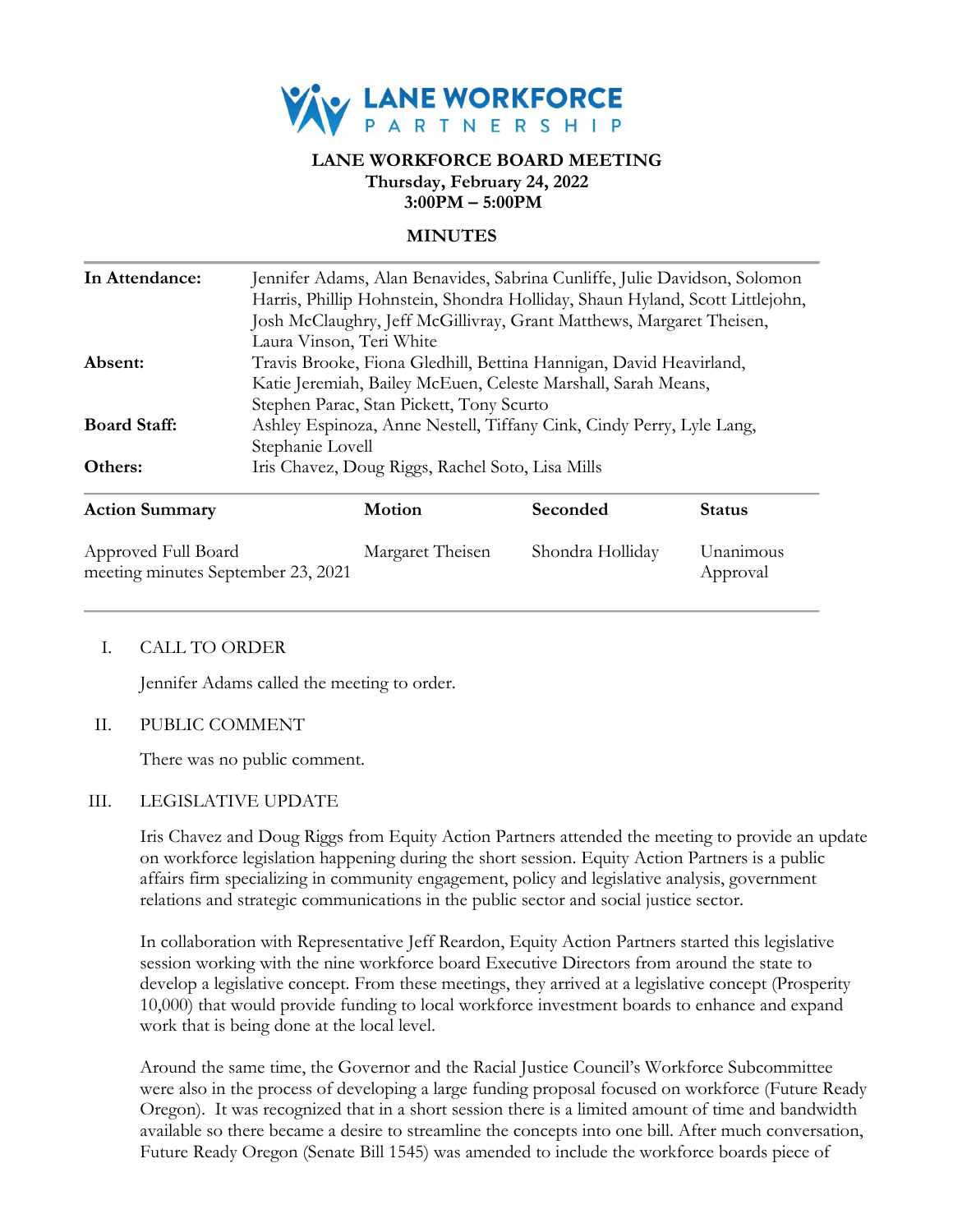legislation (House Bill 4104). They are now one piece of legislation moving forward together. The workforce boards concept differed from Future Oregon Ready in that the funds will be fast-tracked to the field. With Future Ready Oregon, the timeline ranged from 6 months to 12 – 18 months and would have involved creating Requests for Proposals or adding another layer of bureaucracy. The workforce boards are providing a known quantity – successful programs, existing partnerships, and dollars that can be effective immediately.

Last week, Senate Bill 1545 passed out of the Senate Labor and Business Committee and yesterday it passed unanimously from the Subcommittee on Education, Ways and Means Committee. Tonight, the bill is pending on the Full Ways and Means Committee agenda. We fully expect the bill to pass out of the Ways and Means Committee where it will then go to both the senate and house floors for vote where it is also expected to pass. Following the senate and house vote, it will go to the Governor for signature. There will be approximately \$200 million dollars allocated to roughly 12 different programs. Workforce boards will receive their funding (based on the WIOA formula) within 60 days. This is a big victory for the workforce boards.

Margaret Theisen asked what period of time does the funding need to be utilized. Mr. Riggs said that the money local workforce boards will receive comes from two categories – \$15M from general funds (can be matched through SNAP 50/50) and \$20M from ARPA funding (cannot be matched and must be spent by the end of 2024). There is also \$9M - 10M in ARPA funding for the navigator roles. The goal is to see how this goes and come back in the 2023/2025 biennium budget discussion and see if there is an opportunity to keep a lot of these programs going.

Tiffany Cink noted that early projections show approximately \$6M - \$7M dollars coming to Lane Workforce Partnership – about double our yearly budget. We are confident that we have great providers locally that are doing great work and we can get things moving quickly. Ashley Espinoza said that we are confident that we will be able to build out the capacity and infrastructure to invest meaningfully in the work.

Ms. Theisen asked if the intentions are to provide larger distribution to those partners who are currently contracted with Lane Workforce Partnership or will there be additional Request for Proposals. Ms. Cink responded that we have not made any final decisions. She does not foresee a formal Request for Proposals as that process takes quite a bit of time.

Ms. Theisen noted that she was in a meeting yesterday with a number of non-profits. There was a very strong voice from the non-profits that one-time money can be much more problematic than it can be helpful, especially if targeted for specific activities. Mr. Riggs said that there might be some synergy between community-based organizations that we are already working with and new community-based organizations where we might be able to help them with this issue.

Sabrina Cunliffe asked about the navigator roles and whether or not these individuals will know about each other and work together. Mr. Riggs said that the navigators will be based at the one-stop centers. To the extent that regions have that one-stop center, it becomes much easier to coordinate and eliminate redundancies. Putting these navigators in with a local workforce board who already works with its community partners will allow the navigators to be brought up to speed more quickly.

### IV. CONSENT CALENDAR

Margaret Theisen made a motion to approve the September 23, 2021 Board Meeting Minutes. Shondra Holliday seconded and the motion was unanimously approved.